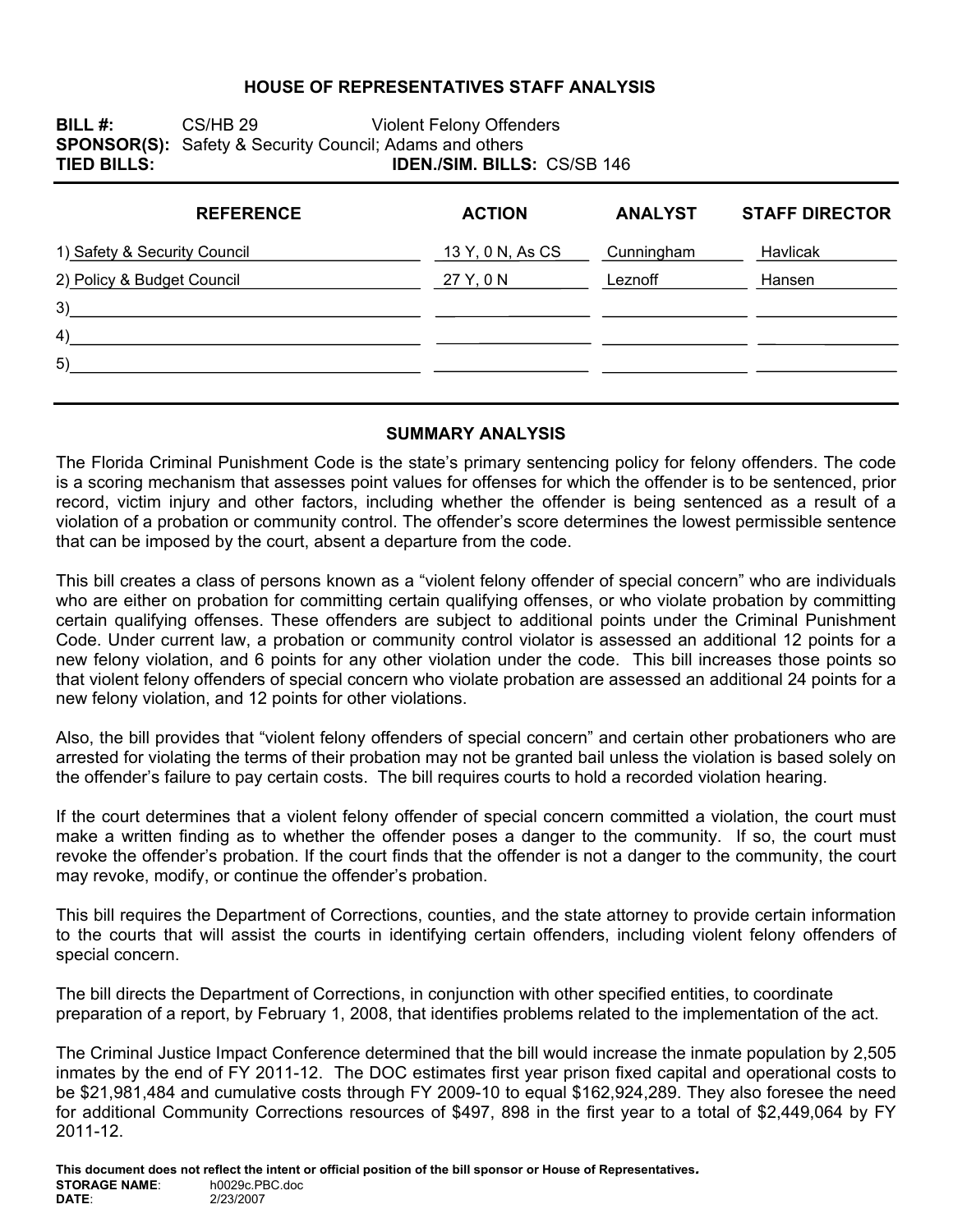# **FULL ANALYSIS**

# **I. SUBSTANTIVE ANALYSIS**

# A. HOUSE PRINCIPLES ANALYSIS:

Personal responsibility -- This bill encourages responsible behavior by exposing specified violators of probation or community control to greater sentence lengths than are provided under the current point structure of the Criminal Punishment Code.

### B. EFFECT OF PROPOSED CHANGES:

Probation is a form of community supervision requiring specified contacts with parole and probation officers, compliance with standard statutory terms and conditions, and compliance with any specific terms and conditions required by the sentencing court.<sup>1</sup> Community control is a form of intensive, supervised custody in the community, including surveillance on weekends and holidays, administered by officers with restricted caseloads. Community control is an individualized program in which the freedom of an offender is restricted within the community, home, or non-institutional residential placement and specific sanctions are imposed and enforced.<sup>2</sup>

Offenders on probation and community control must comply with the statutory terms and conditions set forth in s. 948.03, F.S. $3$  These terms and conditions require probationers and community controllees to:

- Report to the probation and parole supervisors as directed.
- Permit such supervisors to visit him or her at his or her home or elsewhere.
- Work faithfully at suitable employment insofar as may be possible.
- Remain within a specified place.
- Make reparation or restitution.
- Make payment of the debt due and owing to a county or municipal detention facility for medical care, treatment, hospitalization, or transportation received by the felony probationer while in that detention facility.
- Support his or her legal dependents to the best of his or her ability.
- Pay any monies owed to the crime victims compensation trust fund.
- Pay the application fee and costs of the public defender.
- Not associate with persons engaged in criminal activities.
- Submit to random testing as directed by the correctional probation officer or the professional staff of the treatment center where he or she is receiving treatment to determine the presence or use of alcohol or controlled substances.
- Not possess, carry, or own any firearm unless authorized by the court and consented to by the probation officer.
- Not use intoxicants to excess or possess any drugs or narcotics unless prescribed by a physician.
- Not knowingly visit places where intoxicants, drugs, or other dangerous substances are unlawfully sold, dispensed, or used.
- Submit to the drawing of blood or other biological specimens, and reimburse the appropriate agency for the costs of drawing and transmitting the blood or other biological specimens to the Department of Law Enforcement.

 $\overline{a}$ 

<sup>1</sup> Section 948.001(5), F.S.

 $2$  Section 948.001(2), F.S.

<sup>3</sup> *See* ss. 948.03 and 948.101, F.S.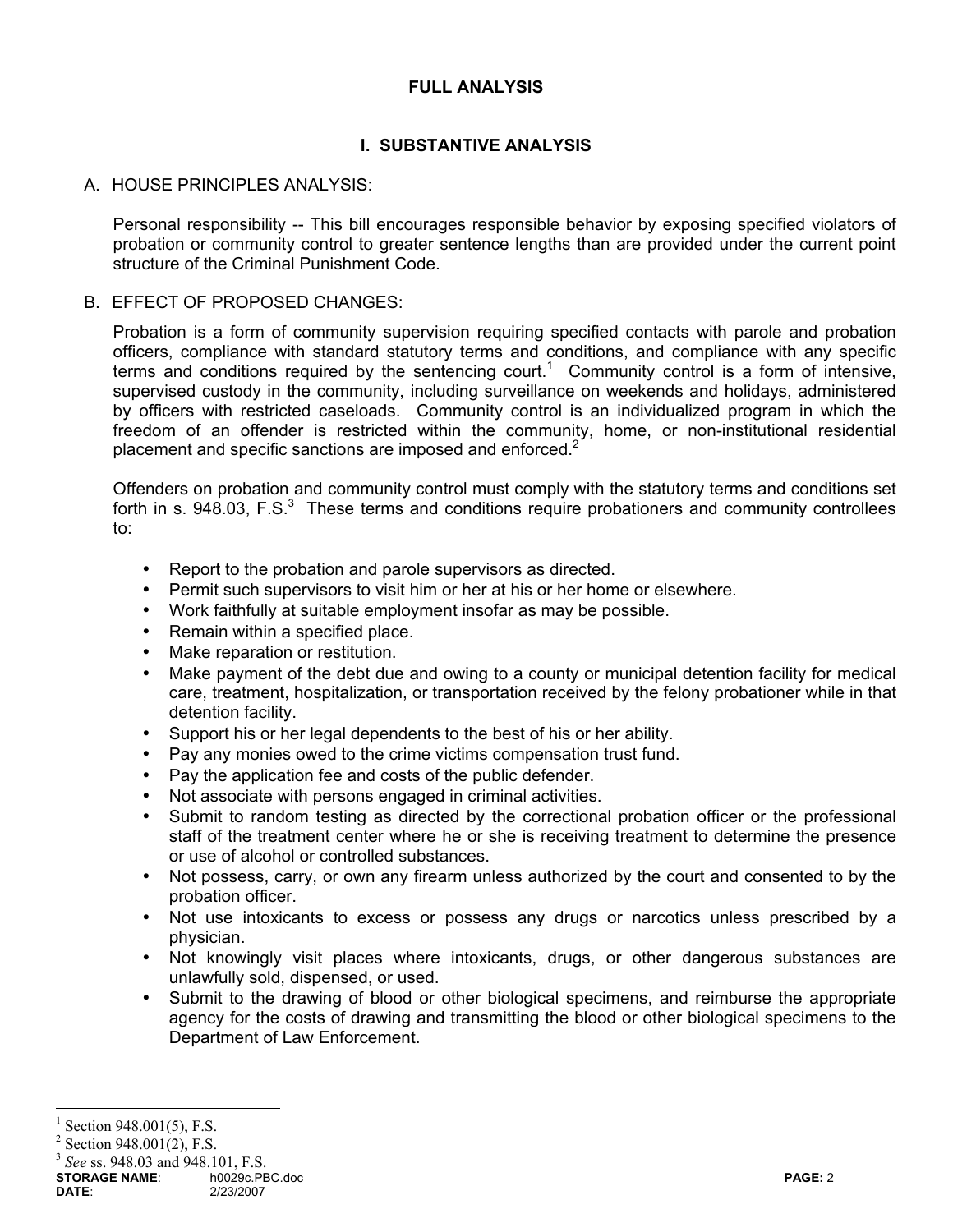In addition to complying with the above terms and conditions, offenders on community control are subject to intensive supervision and surveillance, which may include but is not limited to:

- Specified contact with the parole and probation officer.
- Confinement to an agreed-upon residence during hours away from employment and public service activities.
- Mandatory public service.
- Supervision by the Department of Corrections by means of an electronic monitoring device or system.

Section 948.06, F.S., provides procedures regarding violation of the terms and conditions required of a person on probation or community control. Upon violation, the offender is arrested and brought before the sentencing court. At the first hearing on the violation, the offender is advised of the charge. If the offender admits the charge, the court may immediately revoke, modify, or continue the probation or community control or place the probationer into a community control program.

If the offender denies having violated the terms of the probation or community control, the court may commit him or her to jail or release him or her with or without bail to await further hearing, or it may dismiss the charge of probation or community control violation. Unless dismissed, the court must conduct a hearing and determine whether the offender has violated. If the court finds that the offender has violated, the court may immediately revoke, modify, or continue the probation or community control or place the probationer into a community control program.

If probation or community control is revoked, the court must adjudicate the probationer or offender guilty of the offense charged and proven or admitted, unless he or she has previously been adjudicated guilty. The court may then impose any sentence that it might have originally imposed for the offense for which the offender was placed on probation or into community control.

The Criminal Punishment Code, ss. 921.002 through 921.0027, F.S., is applicable to all non capital, felony offenses committed on or after October 1, 1998. The code provides a mathematical formula that determines the minimum sentence that a court may impose upon an offender. The minimum sentence is calculated based upon the total number of points assessed against the offender. If the total points exceed 44, the court must subtract 28 points and multiply by 75%. The resulting number is the minimum number of months in state prison that the offender must serve. However, the court may find that one of the mitigating circumstances specified in s. 921.0026, F.S., warrants a downward departure. Where a downward departure is granted, the court may sentence the offender to less than the minimum sentence required by the code.

If an offender is sentenced after being found guilty of violating the terms of his or her probation or community control, the total points are re-calculated, adding 12 points for a violation resulting from committing a new felony offense, or 6 points for any violation other than a new felony offense. The effect of the additional points may compel the sentencing court to impose a new state prison sentence, unless the court finds grounds for a downward departure.

# **Effect of Bill**

This bill creates the "Anti-Murder Act".

This bill creates s. 903.0351, F.S., which provides that the following offenders arrested for violation of probation or community control may not be granted bail prior to the resolution of the probation or community control violation hearing unless the violation is based solely on a failure to pay costs, fines, or restitution payments:

- Violent felony offenders of special concern.
- Persons who are on felony probation or community control for any offense committed on or after the effective date of the bill and who are arrested for a qualifying offense.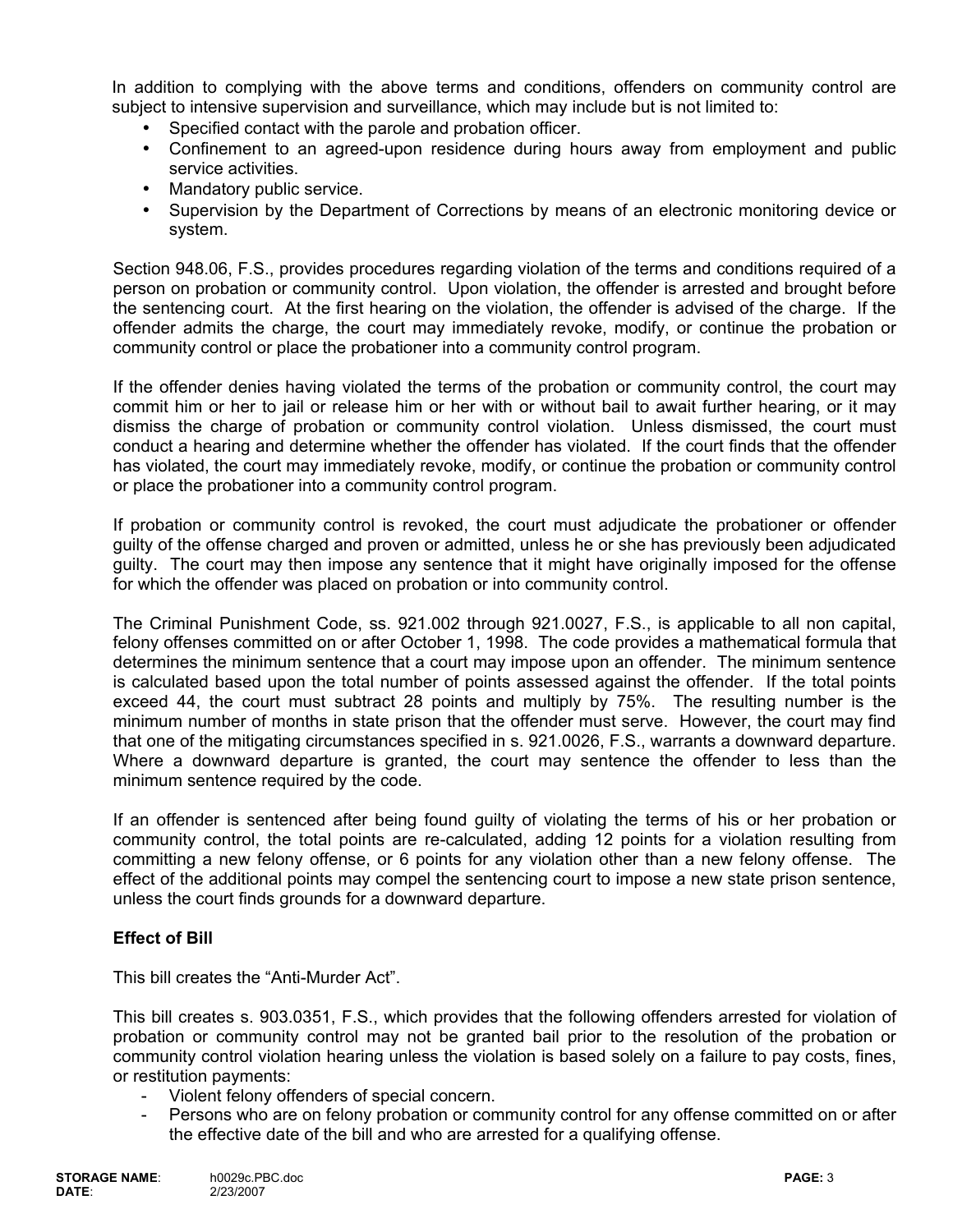Persons on felony probation or community control who have previously been found by a court to be a habitual violent felony offender, three-time violent felony offender, or a sexual predator, and who are arrested for committing a qualifying offense on or after the effective date of this act.

A corresponding change is made to s. 948.06(4), F.S., regarding the above-listed offenders who are captured in a county other than the sentencing county.

This bill creates a new subsection (8) to s. 948.06, F.S., relating to violent felony offenders of special concern. The bill defines a "violent felony offender of special concern" as a person who is:

- On felony probation or community control related to the commission of a qualifying offense committed on or after the effective date of the act,
- On felony probation or community control for any offense committed on or after the effective date of the act, and has previously been convicted of a qualifying offense,
- On felony probation or community control for any offense committed on or after the effective date of the act, and is found to have violated that probation or community control by committing a qualifying offense.
- On felony probation or community control and has previously been found by a court to be a habitual violent felony offender pursuant to s. 775.084(1)(b) and has committed a qualifying offense on or after the effective date of the act.
- On felony probation or community control and has previously been found by a court to be a three-time violent felony offender pursuant to s. 775.084(1)(c) and has committed a qualifying offense on or after the effective date of the act.
- On felony probation or community control and has previously been found by a court to be a sexual predator pursuant to s. 775.21 and has committed a qualifying offense on or after the effective date of the act.

This bill defines a "qualifying offense" as:

- Kidnapping or attempted kidnapping under s. 787.01, false imprisonment of a child under the age of 13 under s. 787.02(3), F.S., or luring or enticing a child under s. 787.025(2)(b) or (c), F.S.
- Murder or attempted murder under s. 782.04, F.S., attempted felony murder under s. 782.051, F.S., or manslaughter under s. 782.07, F.S.
- Aggravated battery or attempted aggravated battery under s. 784.045, F.S.
- Sexual battery or attempted sexual battery under s.  $794.011(2)$ ,  $(3)$ , or  $(4)$ , or  $(8)(b)$  or  $(c)$ , F.S.
- Lewd or lascivious battery or attempted lewd or lascivious batter under s. 800.04(4), F.S., or lewd or lascivious molestation under s. 800.04(5)(b) or (c)2., F.S., lewd or lascivious conduct under s. 800.04(6)(b), F.S., or lewd or lascivious exhibition under s. 800.04(7)(c), F.S.
- Robbery or attempted robbery under s. 812.13, F.S., cariacking or attempted cariacking under s. 812.133, F.S., or home invasion robbery or attempted home invasion robbery under s. 812.135, F.S.
- Lewd or lascivious offense upon or in the presence of an elderly or disabled person or attempted lewd or lascivious offense upon or in the presence of an elderly or disabled person under s. 825.1025, F.S.
- Sexual performance of a child or attempted sexual performance of a child under s. 827.071, F.S.
- Computer pornography under s. 847.0135(2) or (3), F.S., transmission of child pornography under s. 847.0137, F.S., or selling or buying of minors under s. 847.0145, F.S.
- Poisoning food or water under s. 859.01, F.S.
- Abuse of a dead human body under s. 872.06, F.S.
- Any burglary offense or attempted burglary offense that is either a first or second degree felony under s. 810.02(2) or (3), F.S.
- Arson or attempted arson under s. 806.01(1), F.S.
- Aggravated assault under s. 784.021, F.S.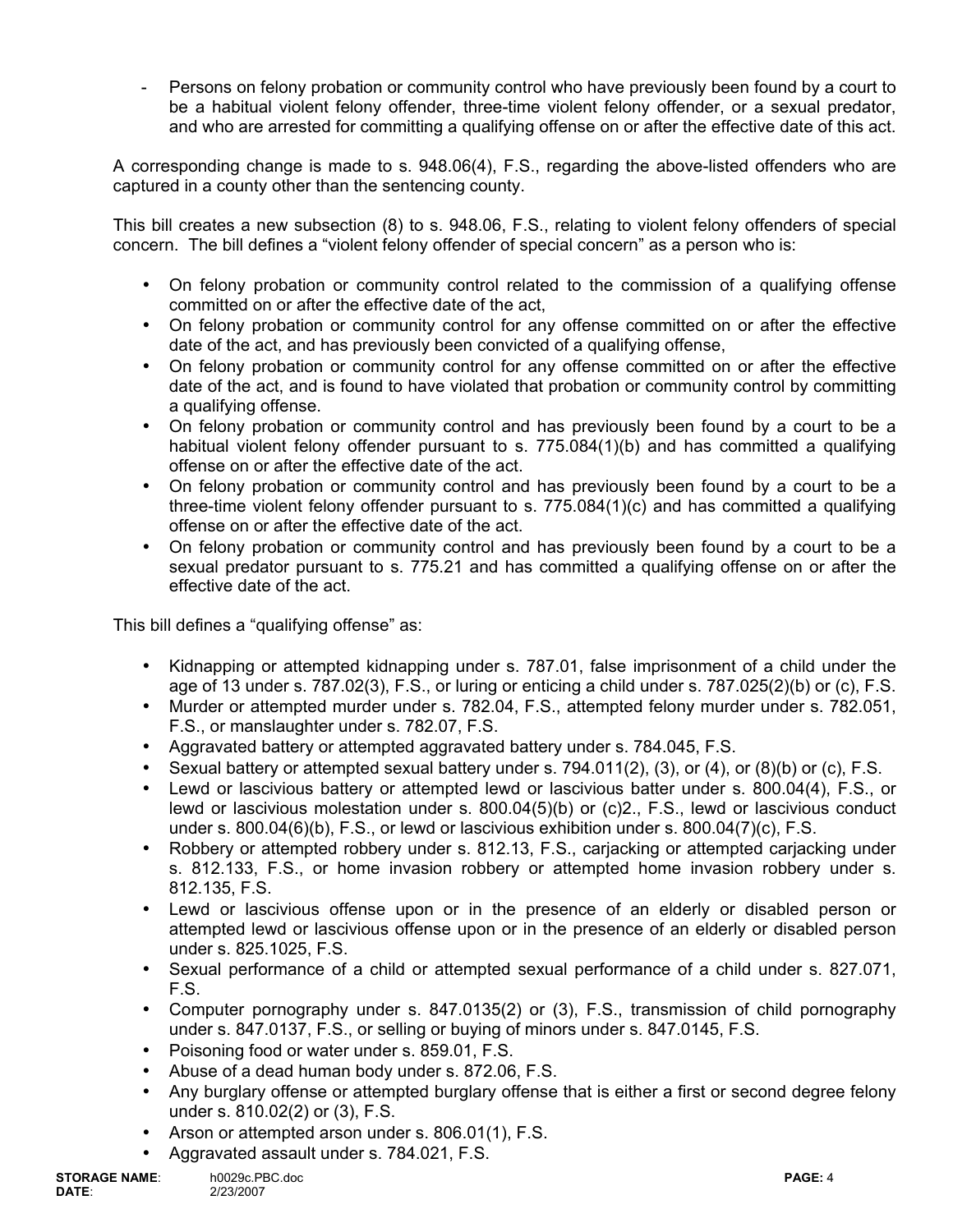- Aggravated stalking under s.  $784.048(3)$ ,  $(4)$ ,  $(5)$ , or  $(7)$ , F.S.
- Aircraft piracy under s. 860.16, F.S.
- Unlawful throwing, placing, or discharging of a destructive device or bomb under s. 790.161(2), (3), or (4), F.S.
- Treason under s. 876.32, F.S.
- An offense in another jurisdiction that would meet the definitions of these offenses if committed in Florida.

The bill provides that the following individuals must remain in custody pending the resolution of a probation or community control violation:

- Violent felony offenders of special concern.
- Persons who are on felony probation or community control for any offense committed on or after the effective date of the bill and who are arrested for a qualifying offense.
- Persons on felony probation or community control who have previously been found by a court to be a habitual violent felony offender, three-time violent felony offender, or a sexual predator, and who are arrested for committing a qualifying offense on or after the effective date of this act.

Additionally, the court may not dismiss a probation or community control violation warrant pending against one of the above-listed offenders without holding a recorded violation hearing at which both the state and the offender are represented.

If the court finds that a violent felony offender of special concern has committed a violation of probation, other than a failure to pay certain costs, the court must:

- Make a written finding, using a variety of factors, as to whether the violent felony offender of special concern poses a danger to the community; and
- Decide whether to revoke the probation or community control.

If the court determines that a violent felony offender of special concern poses a danger to the community, the court must revoke probation or community control and sentence the offender up to the statutory maximum, or longer if permitted by law. If the court determines that a violent felony offender of special concern does not pose a danger to the community, the court may revoke, modify, or continue the offender's probation or community control, or may place the offender in community control.

This bill amends the Criminal Punishment Code, s. 921.0024, F.S., to provide additional points for community sanction violations committed by violent felony offenders of special concern. Specifically, the bill requires that a violent felony offender of special concern violator be assessed 12 points for a violation that does not involve a new felony conviction (as opposed to the 6 points assessed under current law), and be assessed 24 points for a violation that involves a new felony conviction (as opposed to the 12 points assessed under current law). These additional points will have the effect of lengthening the minimum sentence required by the Criminal Punishment Code.

This bill requires the Department of Corrections, counties, and the state attorney to provide certain information to the courts that will assist the courts in identifying certain offenders, including violent felony offenders of special concern.

This bill requires the Department of Corrections, in cooperation with other entities, to coordinate preparation of a report that identifies problems related to the implementation of the act. This report must be submitted to the Governor, President of the Senate, and the Speaker of the House of Representatives.

The bill provides a severability clause.

# C. SECTION DIRECTORY:

**Section 1.** Names the act.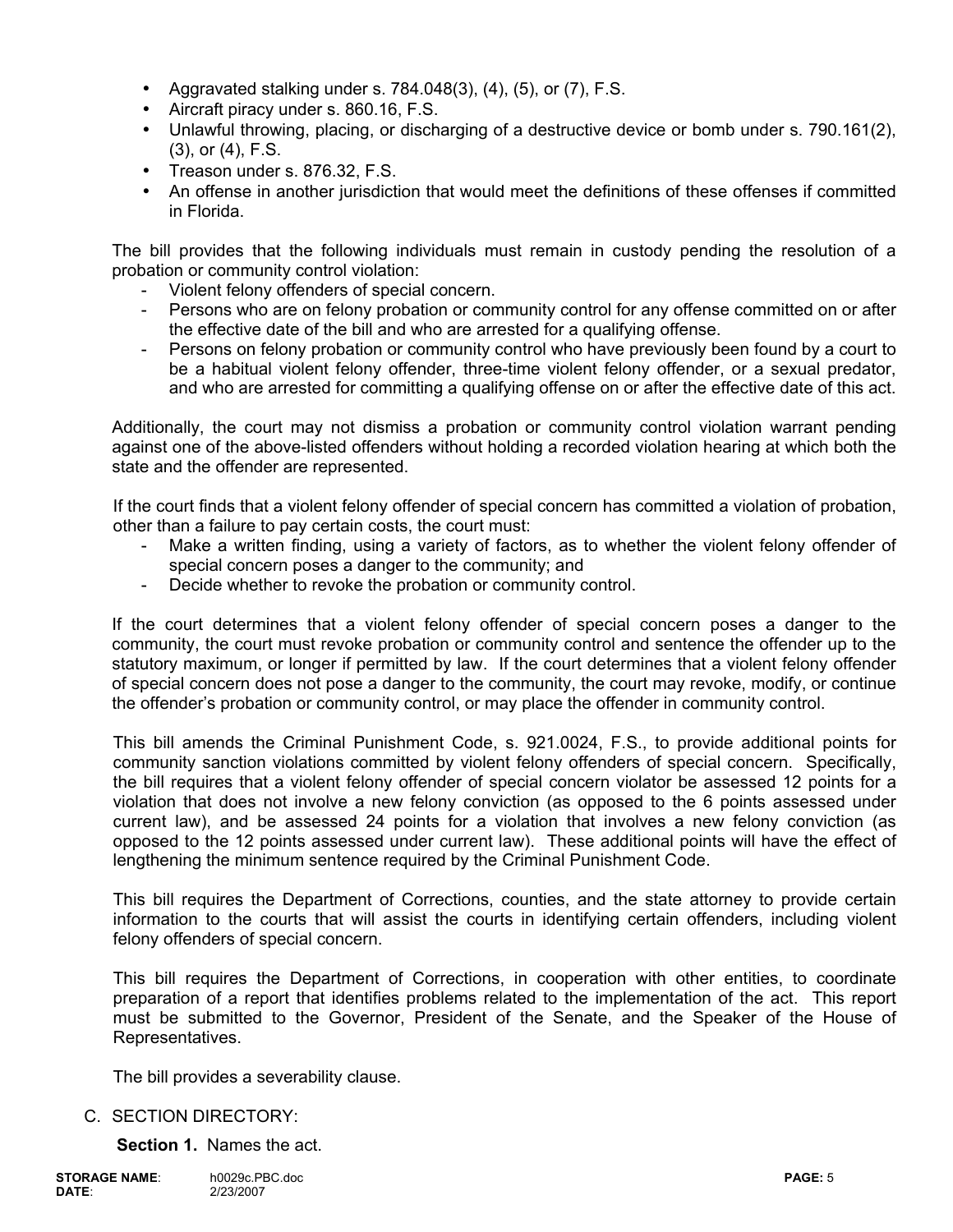**Section 2.** Creates s. 903.0351, F.S., denying bail for certain offenders.

**Section 3.** Amends s. 948.06, F.S., defining violent felony offender of special concern and requiring a violation of probation hearing.

**Section 4.** Creates s. 948.064, F.S., establishing responsibilities for notifying the court of an offender's status as a violent felony offender of special concern.

**Section 5.** Amends s. 921 .0024, F.S., to increase points for community sanction violations.

**Sections 6, 7 and 8.** Republishes statutes that may be affected by the changes made in the bill.

**Section 9.** Requires a report on the implementation of the act.

**Section 10.** Provides a severability clause.

**Section 11.** This bill takes effect upon becoming a law.

### **II. FISCAL ANALYSIS & ECONOMIC IMPACT STATEMENT**

#### A. FISCAL IMPACT ON STATE GOVERNMENT:

1. Revenues:

None.

2. Expenditures:

The Governor's Office of Policy and Budget produced the following estimated General Revenue impact for new prison bed construction and operations pursuant to the provisions of CS/HB 29:

| <b>Fiscal Year</b> |     | Amount      |
|--------------------|-----|-------------|
| 12007-2008         | \$  | 21,981,484  |
| 2008-2009          | \$  | 89,116,620  |
| 2009-2010          | \$. | 51,826,185  |
| otal <sup>-</sup>  |     | 162,924,289 |

The Office of the State Court Administrator's (OSCA) indicates that one additional FTE and resources are needed for the re-engineering of the Judicial Inquiry System (JIS) to assist with the early identification of the "flagging" of the "violent felony offender of special concern."

Below is a recap of the fiscal impact to CS/HB 29: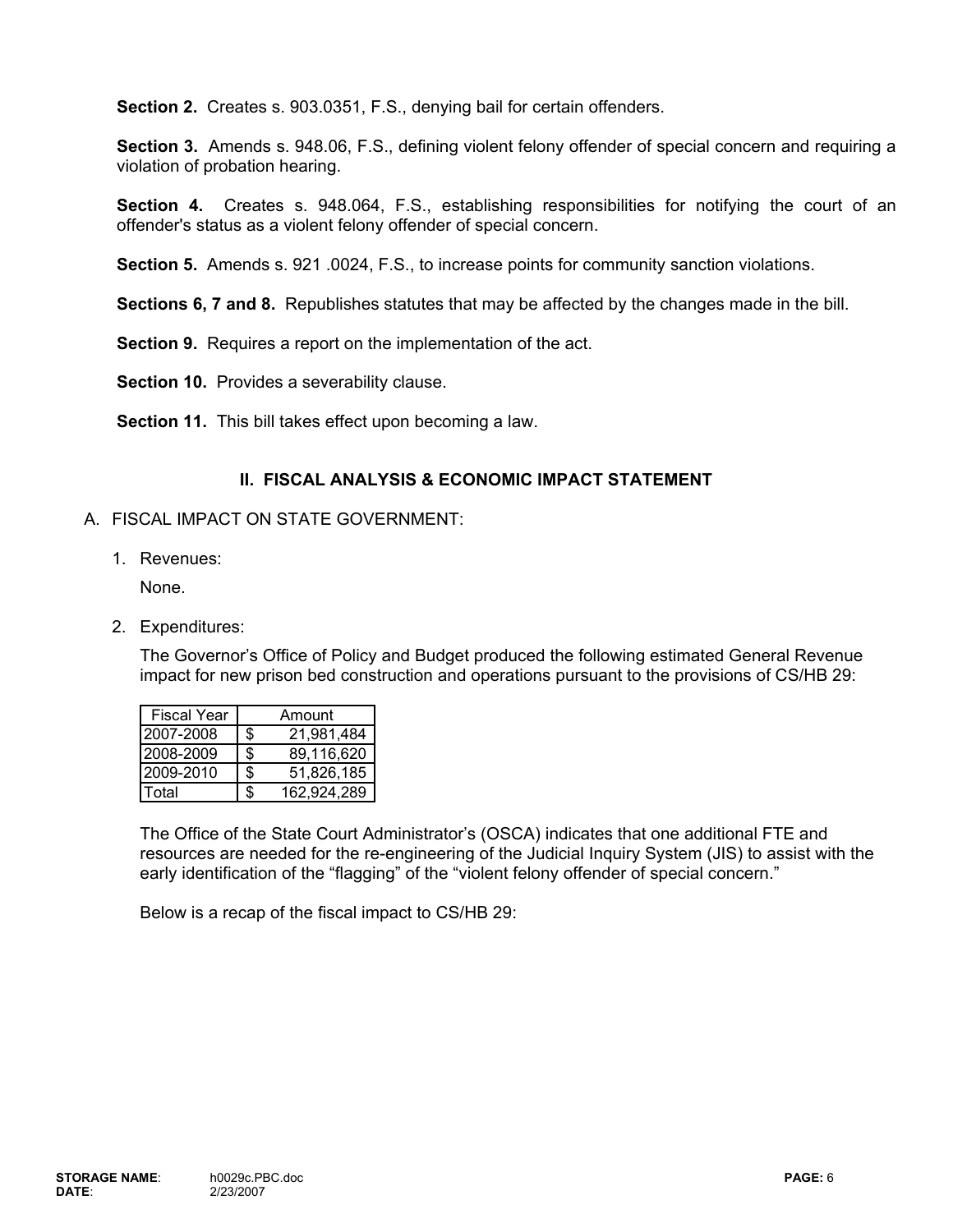|                       | <b>Fiscal Year</b> |            |            |             |
|-----------------------|--------------------|------------|------------|-------------|
|                       | 2007-2008          | 2008-2009  | 2009-2010  | Total       |
| Recurring:            |                    |            |            |             |
| DOC operational       |                    |            |            |             |
| Cost                  | 1,831,484          | 9,445,620  | 24,036,185 | 35,313,289  |
| <b>OSCA</b> (includes |                    |            |            |             |
| salaries & benefits,  |                    |            |            |             |
| expenses, etc)        | 90,962             | 90,962     | 90,962     | 272,886     |
|                       |                    |            |            |             |
| Non-recurring         |                    |            |            |             |
| FCO: Cost to          |                    |            |            |             |
| Construct             | 20,150,000         | 79,671,000 | 27,790,000 | 127,611,000 |
| OSCA (Data            |                    |            |            |             |
| Processing,           |                    |            |            |             |
| Software and JIS)     | 221,526            |            |            | 221,526     |

Additionally, the Department of Corrections notes a potential impact to the Office of Community Corrections as the bill may result in the courts requesting additional information in order to determine if violent offenders of special concern pose a danger to the community. Estimated costs are \$497, 898 and 7 FTE in the first year to a total of \$2,449,064 and 35 FTE by FY 2011-12.

Total 89,207,582 22,293,972 51,917,147 163,418,701

- B. FISCAL IMPACT ON LOCAL GOVERNMENTS:
	- 1. Revenues:

None.

2. Expenditures:

There could be increased utilization of county jail beds because of provisions that require the offender to be held in custody pending final disposition by the courts. The incremental impact of CS/HB 29 is indeterminate since data are not available to indicate the number of these offenders that are held in local jails under existing law.

C. DIRECT ECONOMIC IMPACT ON PRIVATE SECTOR:

None.

D. FISCAL COMMENTS:

The Criminal Justice Impact Conference (CJIC) met on February 16, 2007 and produced the prison bed impacts for both HB 29 and CS/SB 146. HB 29 was amended to mirror CS/SB 146. Therefore, the following prison bed impact from CJIC reflects CS/HB 29 as amended: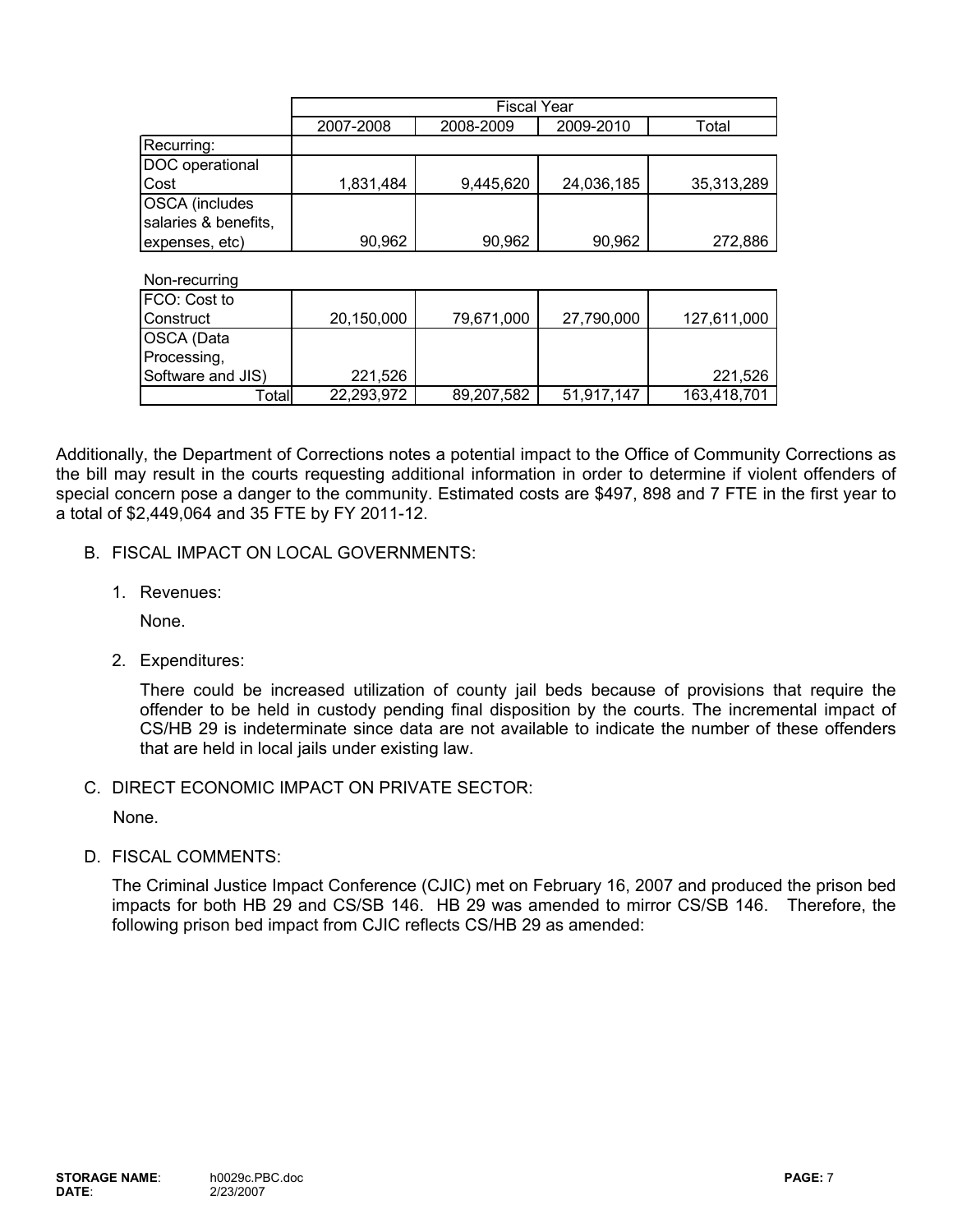| Number of Prison Beds Needed |                                                      |                                                |  |  |
|------------------------------|------------------------------------------------------|------------------------------------------------|--|--|
| <b>Fiscal Year</b>           | Projected<br><b>Additional Annual</b><br>Prison Beds | Projected<br>Cummulative<br><b>Prison Beds</b> |  |  |
| 2007-2008                    | 48                                                   | 48                                             |  |  |
| 2008-2009                    | 372                                                  | 420                                            |  |  |
| 2009-2010                    | 702                                                  | 1,122                                          |  |  |
| 2010-2011                    | 737                                                  | 1,859                                          |  |  |
| 2011-2012                    | 646                                                  | 2,505                                          |  |  |
| Total                        | 2,505                                                | 2,505                                          |  |  |

The courts indicate that passage of the bill may generate the need for additional judges. Any such impact can be accounted for in the court's annual judicial certification order requesting new judgeships.

# **III. COMMENTS**

### A. CONSTITUTIONAL ISSUES:

1. Applicability of Municipality/County Mandates Provision:

The bill could have a significant fiscal impact on counties but would appear to be exempt from the provisions of Article VII, Section 18 (a) of the state constitution because it amends a criminal law.

2. Other:

None.

B. RULE-MAKING AUTHORITY:

None.

C. DRAFTING ISSUES OR OTHER COMMENTS:

Subparagraph 3. (lines 113 – 116) defines a "violent felony offender of special concern" as a person who is on probation or community control for any offense committed on or after July 1, 2007, *and is found to have violated that probation or community control by committing a qualifying offense*. Thus, one element of this definition requires a *judge* to determine that the probationer violated their probation by committing a qualifying offense.

In contrast, lines 117 – 127 define a "violent felony offender of special concern" as a person who is on probation or community control who has previously been found by a court to be a habitual violent felony offender (subparagraph 4.), three-time violent felony offender (subparagraph 5.), or sexual predator (subparagraph 6.), and who has *committed a qualifying offense on or after July 1, 2007*. As written, a probationer who also happens to be a habitual violent felony offender need only *commit* a qualifying offense to fall within the definition of a "violent felony offender of special concern." This raises the following issues:

- i. How would authorities know that such a probationer *committed* a qualifying offense?
- ii. Who determines whether such a probationer *committed* a qualifying offense?

### D. STATEMENT OF THE SPONSOR

The bill sponsor submitted the following comment regarding the bill as originally filed: